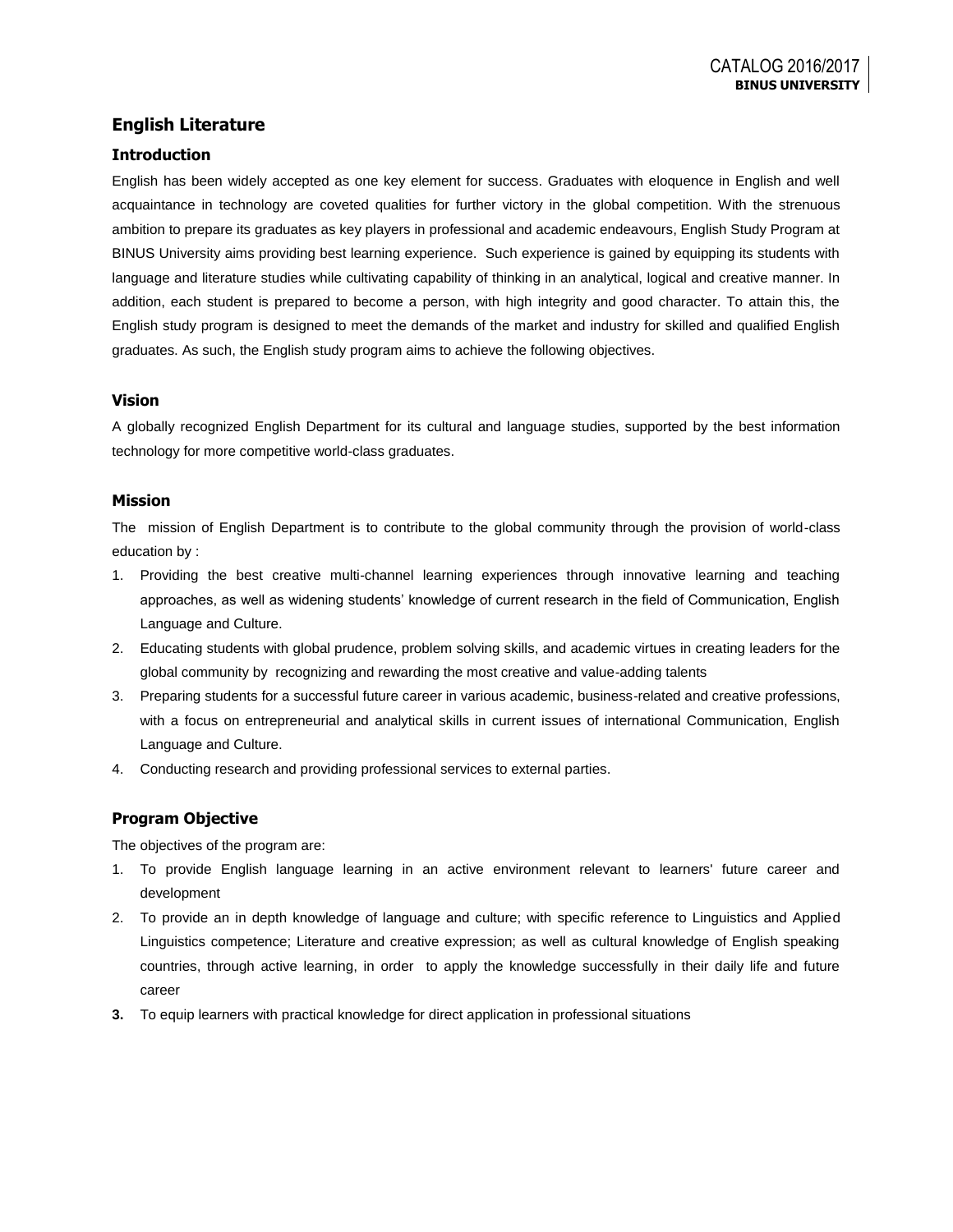## **Student Outcomes**

After completing the study, graduates are:

- 1. Competent in both oral and written English, in the contexts of general communications, academic, and work, according to the standard of quality.
- 2. Competent in oral and written English for at least one field of English for Specific Purposes (ESP).
- 3. Able to translate and adapt works of Literature and Culture in various texts forms.
- 4. Able to apply concepts of language in oral and written forms through Literary and Cultural analyses.
- 5. Able to communicate cross-culturally by applying politeness strategies and ethics.
- 6. Able to apply Information Technology and Communication in the contents of language skills, linguistics, literature, culture and society within the contexts of organization.
- 7. Able to translate papers in both spoken and written forms of various texts and media.
- 8. Able to produce various creative texts by applying the concepts of language, Literature and Culture.
- 9. Able to apply the concepts of English language and learning aspects of English as a foreign language.
- 10. Able to communicate in oral and written according to concepts of language in a cultured-business context.

### **Prospective Career of the Graduates**

With the above-mentioned skills and knowledge, the English graduate is able to follow a career in:

- 1. Language instructor
- 2. Translator
- 3. Copy-writer
- 4. Creative writer
- 5. Travel writer
- 6. Novelist
- 7. Civil service and Government Departments (e.g. Department of Foreign Affairs; Post and Telecommunications; Department of Commerce; Department of Finance)
- 8. Private sector (Human Resources; Public Relations; Training)
- 9. Diplomatic service (Cultural; Education; Public Relations)
- 10. Self-employment: (Language school; translation bureau; and travel agency)
- 11. Continue to post-graduate study (S2)
- 12. Entrepreneurs

In addition to academic activity, the English study program includes small-scale research project. The department also takes an active part in writing articles for the Language and Literature Journal (published twice a year). The research conducted during the English study program includes investigation of Language, Literature, Culture, Linguistics, and Teaching.

### **Curriculum**

In order to equip graduates with the above-mentioned skills, the English Study Program curriculum:

- 1. Combines an academic atmosphere with active study so that graduates have a solid knowledge and reliable skills in Language, Literature and Culture.
- 2. Develops the knowledge and skills of the students in a foreign language discipline.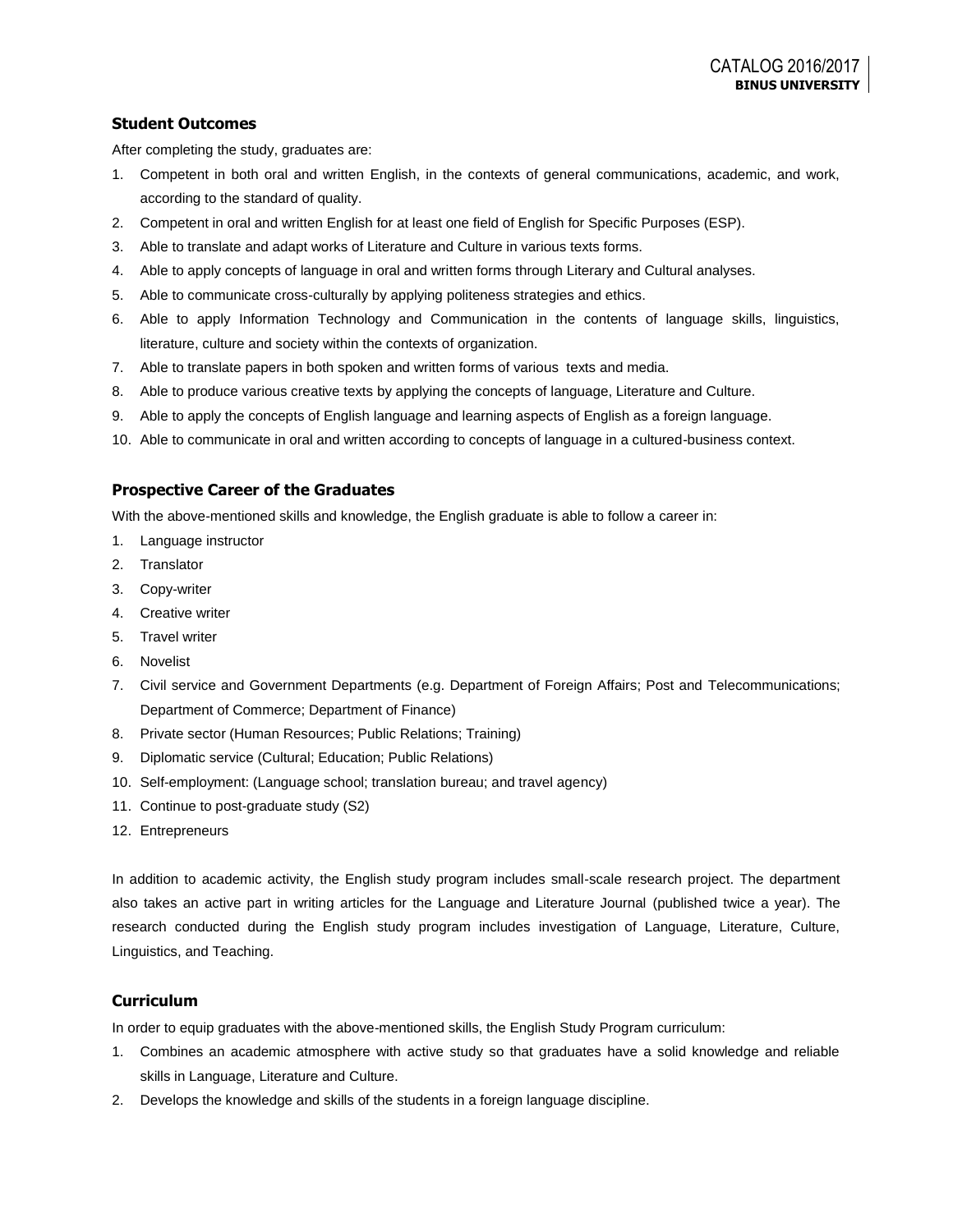- 3. Develops the attitude and critical reasoning of students.
- 4. Encourages the student to develop an attitude of independent learning which will continue into their professional lives and in their approach to life-long learning.
- 5. Provides students with the knowledge of research techniques so that those who wish to will have the skills to study at post-graduate level.

In line with the above-mentioned skills, the English Study Program is responsive to the requirements of the global workplace. The curriculum of the English study program attempts to respond to the needs of industry and business, and as such it is categorized into groups.

#### **Core Group**

This group is designed to equip the students with the ability to use English for communication purposes, and consists of grammar, listening, speaking, writing and reading from the basic to advanced level in order that the graduates have sufficient knowledge and skills to enter the world of work.

### **Character Building Group**

Character Building courses aim to build the character of the students in order that they will be able to interact properly in society and engage well in the workplace. In addition, the courses prepare the students to have the ability to analyze the needs of the market and their preferred profession. The graduates will also be provided with the ability to effectively and efficiently plan and organize their work well.

#### **Stream Group**

The stream group that is often referred to as Professional Enrichment in Language Group comprises four main streams, namely: Translation, Creative Writing and Media, English as Foreign Language Learning, and English for Business Professionals. The students will specialize in one of the streamsand will comprise portfolios in preparing for their future in the preferred field of professions. This way the students will not only have the knowledge but also the opportunities to apply that knowledge. This steaming pathway will align with the Internship programme, provided for the students to prepare their portfolios.

### **Elective Group**

This group offers such optional courses as Introduction to Film Studies, Introduction to Indonesian Music and Culture, Broadcasting, Editing, Advertising, Popular Culture, and Public Speaking, which can be taken up separately. It has the purpose to widen the insight and knowledge of the students according to their interest and curiosity in certain knowledge areas as mentioned above. By covering various topics they will have greater opportunity to be able to apply their knowledge in the workplace.

#### **Internship and Research Programmes**

As an integral process in the curriculum, students are required to implement their knowledge and skills, through Internship programme. The Internship programme has been deemed successful in shaping the qualification of the graduates while keeping them grounded to the needs of the wider community.

Foundations of research are provided since the first year of the study and are lead up to more focused and evidencebased small-scale research towards the later years of the study. Final year students are required to write an extensive research-based paper, called *Skripsii*, as final milestone toward the completion of the degree.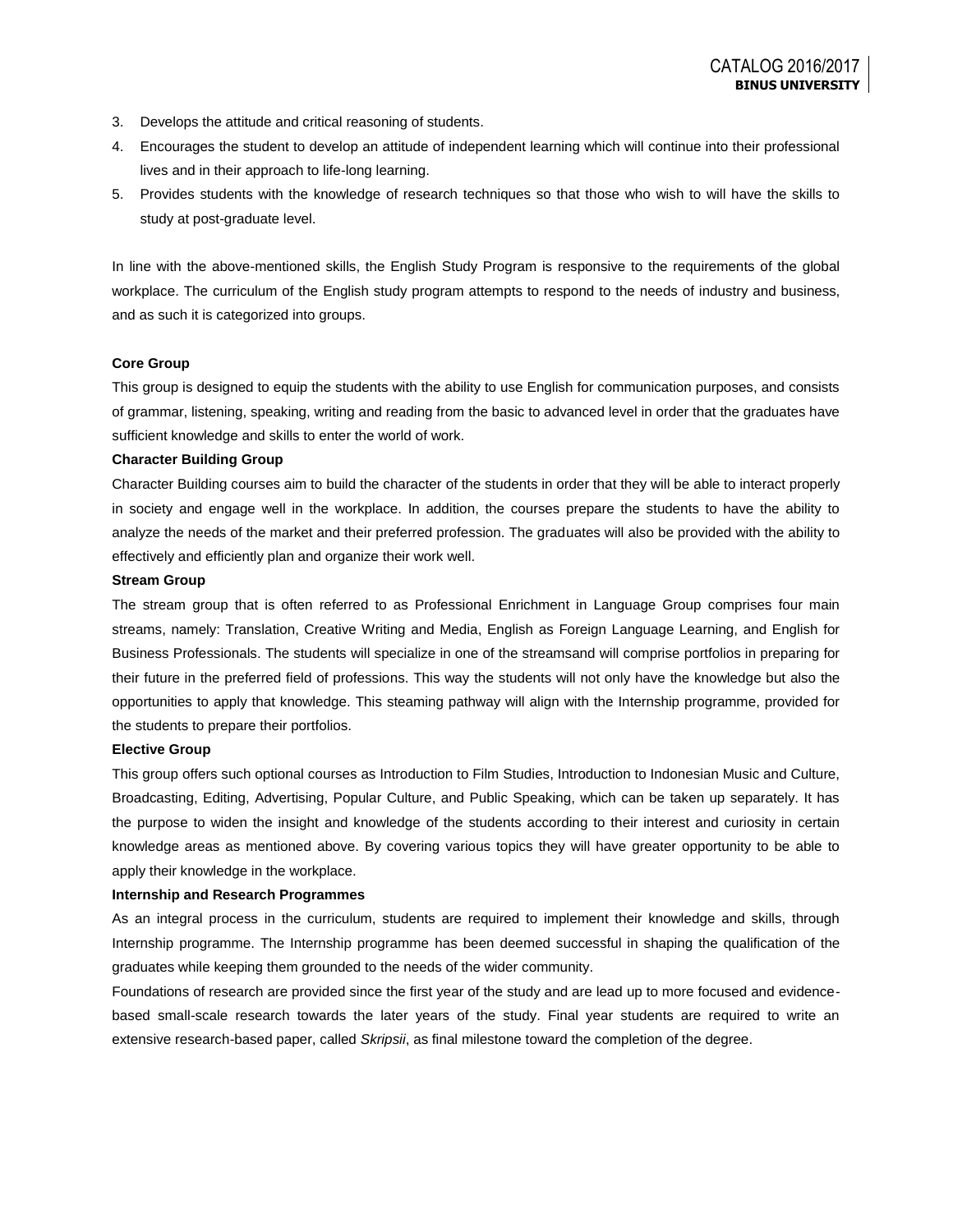## **Course Structure**

| <b>Sem</b>     | Code                                         | <b>Course Name</b>                                                 | SCU            | <b>Total</b> |  |  |  |
|----------------|----------------------------------------------|--------------------------------------------------------------------|----------------|--------------|--|--|--|
|                | CHAR6013                                     | Character Building: Pancasila                                      | 2              |              |  |  |  |
|                | <b>ENGL6144</b>                              | The Sound of English                                               | 4              |              |  |  |  |
|                | <b>ENGL6145</b>                              | Intercultural and Cross-Cultural Communication                     | $\overline{2}$ |              |  |  |  |
| 1              | <b>ENGL6143</b>                              | Language in Use I                                                  | $\overline{4}$ | 20           |  |  |  |
|                | SOCS6029                                     | Indonesian Language, Culture and Society                           | 4              |              |  |  |  |
|                | SOCS6005                                     | Literature and Event: The Nature of Fiction                        | 4              |              |  |  |  |
|                | <b>CHAR6014</b>                              | Character Building: Kewarganegaraan                                | $\overline{c}$ |              |  |  |  |
|                | <b>COMP6201</b>                              | Desktop Publishing                                                 | 2              |              |  |  |  |
|                | <b>ENGL6146</b>                              | Academic Writing 101                                               | 4              |              |  |  |  |
| $\overline{2}$ | <b>LANG6061</b>                              | Indonesian                                                         | 1              | 21           |  |  |  |
|                | <b>ENGL6147</b>                              | Language in Use II                                                 | $\overline{4}$ |              |  |  |  |
|                | SOCS6006                                     | Western Culture and Society                                        | $\overline{4}$ |              |  |  |  |
|                | <b>ENGL6149</b>                              | English Syntax                                                     | 4              |              |  |  |  |
|                | SOCS6015                                     | History of English Language and Literature                         | $\overline{4}$ |              |  |  |  |
|                | <b>ENGL6150</b>                              | Language in Use III                                                | $\overline{4}$ |              |  |  |  |
|                | SOCS6007                                     | Survey of English Prose, Poetry and Drama                          | $\overline{4}$ |              |  |  |  |
| 3              | <b>ENGL7155</b>                              | <b>English Qualification</b>                                       | $\overline{4}$ | 22           |  |  |  |
|                | <b>ENTR6003</b>                              | Entrepreneurship I                                                 | $\overline{c}$ |              |  |  |  |
|                | <b>ENGL6151</b>                              | Projects in Language, Literature and Culture                       | $\overline{4}$ |              |  |  |  |
|                | <b>CHAR6015</b>                              | Character Building: Agama                                          | $\overline{2}$ |              |  |  |  |
|                | SOCS6008                                     | Introduction to Language and Philosophy                            | 4              |              |  |  |  |
|                | SOCS6009                                     | Literary Criticism                                                 | $\overline{4}$ |              |  |  |  |
|                | SOCS6020                                     | Imagining Me: Interpersonal Communication in the<br>Digital World* | $\overline{4}$ |              |  |  |  |
|                | <b>Stream: Translation</b>                   |                                                                    |                |              |  |  |  |
|                | <b>ENGL6153</b>                              | <b>Translating Non-Fiction</b>                                     | 4              |              |  |  |  |
|                | <b>ENGL8056</b>                              | Editing                                                            | 2              |              |  |  |  |
|                | <b>ENGL6152</b>                              | Introduction to Stylistics                                         | $\overline{2}$ |              |  |  |  |
|                |                                              | <b>Stream: Creative Writing and Media</b>                          |                |              |  |  |  |
| 4              | <b>ENGL6157</b>                              | Fiction & Non Fiction Writing                                      | 4              | 22           |  |  |  |
|                | <b>ENGL6162</b>                              | <b>Travel Writing</b>                                              | 2              |              |  |  |  |
|                | SOCS6021                                     | Social and Digital Media Writing                                   | $\overline{2}$ |              |  |  |  |
|                | Stream: English as Foreign Language Learning |                                                                    |                |              |  |  |  |
|                | <b>EDUC6044</b>                              | Introduction to English Language Learning                          | 4              |              |  |  |  |
|                | <b>EDUC8003</b>                              | English for Specific Purposes: Second Language<br>Learning         | $\overline{2}$ |              |  |  |  |
|                | <b>EDUC8007</b>                              | Instructional and Media Development in ESL/EFL                     |                |              |  |  |  |
|                |                                              | <b>Stream: English for Business Professionals</b>                  |                |              |  |  |  |
|                | <b>ENGL6154</b>                              | <b>English for Business Communications</b>                         | 4              |              |  |  |  |
|                | <b>ENGL6174</b>                              | English in Marketing and Advertising                               | 2              |              |  |  |  |
|                | <b>ENGL6169</b>                              | <b>English for Professionals</b>                                   | $\overline{2}$ |              |  |  |  |
| 5              | <b>Enrichment Program I</b>                  |                                                                    | 15             | 15           |  |  |  |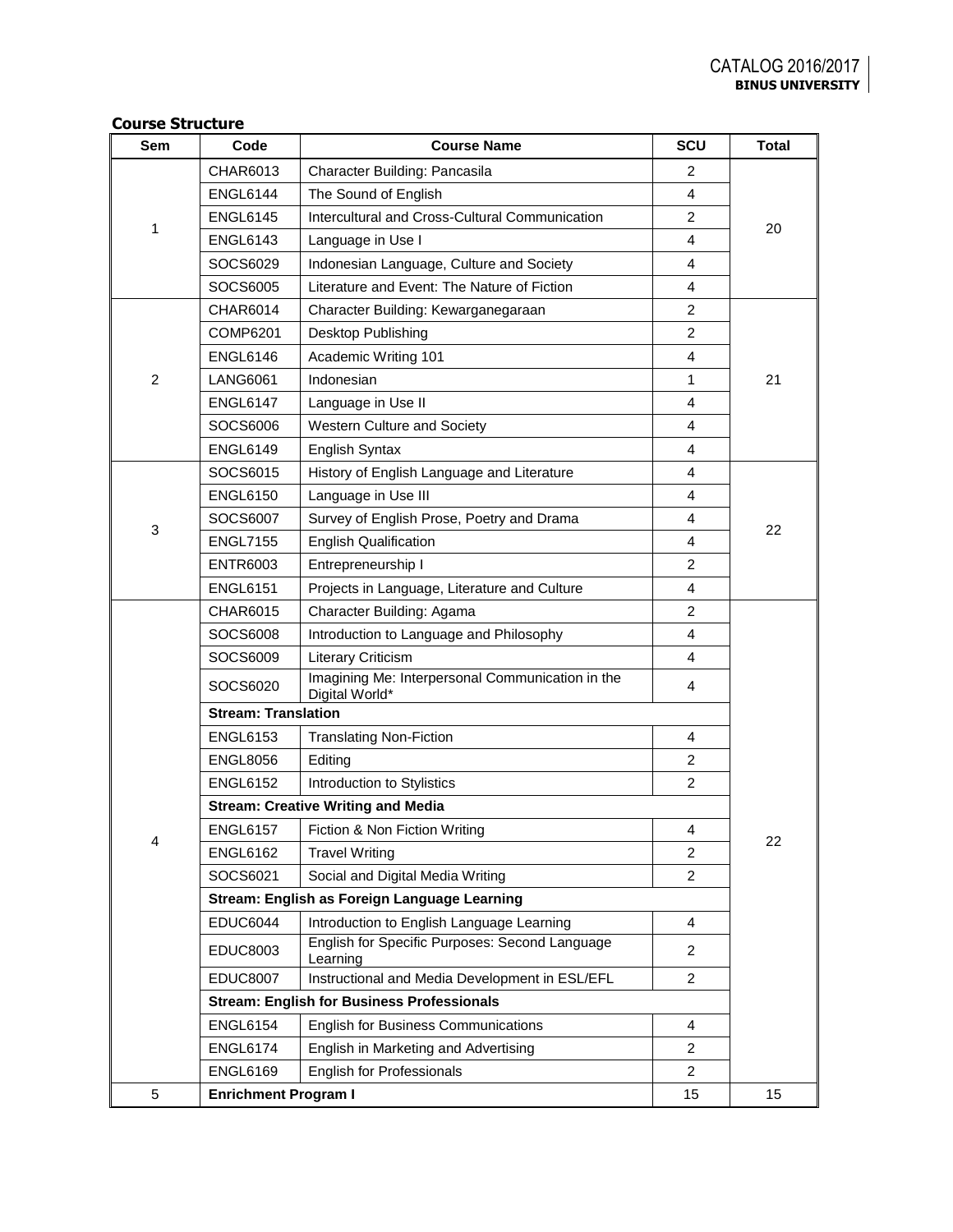| Sem | Code                                              | <b>Course Name</b>                                | SCU            | <b>Total</b>                |  |  |
|-----|---------------------------------------------------|---------------------------------------------------|----------------|-----------------------------|--|--|
|     | <b>ENTR6004</b>                                   | Entrepreneurship II                               | 2              |                             |  |  |
|     | <b>ENGL6148</b>                                   | Language in Society*                              | 4              |                             |  |  |
|     | <b>RSCH6009</b>                                   | Methods in Language and Social Research           | 4              |                             |  |  |
|     | <b>RSCH6010</b>                                   | Seminar on Research                               | $\overline{2}$ |                             |  |  |
|     | <b>Stream: Translation</b>                        |                                                   |                |                             |  |  |
|     | <b>ENGL6156</b>                                   | <b>Translating in Legal Contexts</b>              | $\overline{c}$ |                             |  |  |
|     | <b>ENGL6161</b>                                   | <b>Translating Fiction</b>                        | 2              |                             |  |  |
|     | <b>ENGL6160</b>                                   | Current Issues in Linguistics and Translation     | 4              |                             |  |  |
|     |                                                   | <b>Stream: Creative Writing and Media</b>         |                |                             |  |  |
|     | <b>ENGL6170</b>                                   | Performance Writing                               | 2              |                             |  |  |
|     | <b>ENGL6158</b>                                   | Writing for Children and Young Adults             | $\overline{2}$ |                             |  |  |
|     | SOCS6022                                          | Current Issues in Creative Writing                | 4              |                             |  |  |
|     |                                                   | Stream: English as Foreign Language Learning      |                |                             |  |  |
|     | <b>EDUC6045</b>                                   | Classroom Communication and Learning              | 2              |                             |  |  |
|     | <b>ENGL6159</b>                                   | Understanding ESL/EFL Learners                    | $\overline{c}$ |                             |  |  |
| 6   | <b>EDUC6002</b>                                   | Current Issues in Foreign Language Learning       | 4              | 24                          |  |  |
|     | <b>Stream: English for Business Professionals</b> |                                                   |                |                             |  |  |
|     | <b>MGMT6156</b>                                   | Introduction to Leadership and Management         | $\overline{c}$ |                             |  |  |
|     | <b>MKTG6112</b>                                   | Language Innovations in Marketing and Advertising | $\overline{c}$ |                             |  |  |
|     | COMM6126                                          | <b>Current Issues in Business Communications</b>  | 4              |                             |  |  |
|     | <b>Elective Courses List**</b>                    |                                                   |                |                             |  |  |
|     | <b>ENGL8037</b>                                   | <b>Popular Culture</b>                            | $\overline{2}$ |                             |  |  |
|     | <b>ENGL8055</b>                                   | <b>Broadcasting</b>                               | 2              |                             |  |  |
|     | <b>ENGL8057</b>                                   | Advertising                                       | $\overline{2}$ |                             |  |  |
|     | ENGL6084                                          | Introduction to Film Studies                      | 2              |                             |  |  |
|     | SOCS6010                                          | Studies in Modern literature                      | 4              |                             |  |  |
|     | SOCS6030                                          | Introduction to Pragmatics and Discourse          | 2              |                             |  |  |
|     | <b>ENGL6087</b>                                   | Introduction to Indonesian Music and Culture      | 2              |                             |  |  |
|     | <b>ENGL6164</b>                                   | New Media Writing                                 | $\overline{c}$ |                             |  |  |
|     | <b>EDUC8001</b>                                   | Introduction to Language and Testing              | 2              |                             |  |  |
|     | <b>EDUC8005</b>                                   | Mobile-Assisted Language Learning                 | 2              |                             |  |  |
| 7   | <b>Enrichment Program II</b>                      |                                                   | 16             | 16                          |  |  |
| 8   | <b>ENGL6011</b>                                   | <b>Thesis</b>                                     | 6              | 6                           |  |  |
|     |                                                   |                                                   |                | <b>TOTAL CREDIT 146 SCU</b> |  |  |

*\*) Entrepreneurship Embedded*

*\*\*) Elective Course: Students choose 4 credits from elective courses list*

# **Enrichment Program I (5th Semester) & Enrichment Program II (7th Semester):**

-) *Student will take one of enrichment program tracks (off campus).*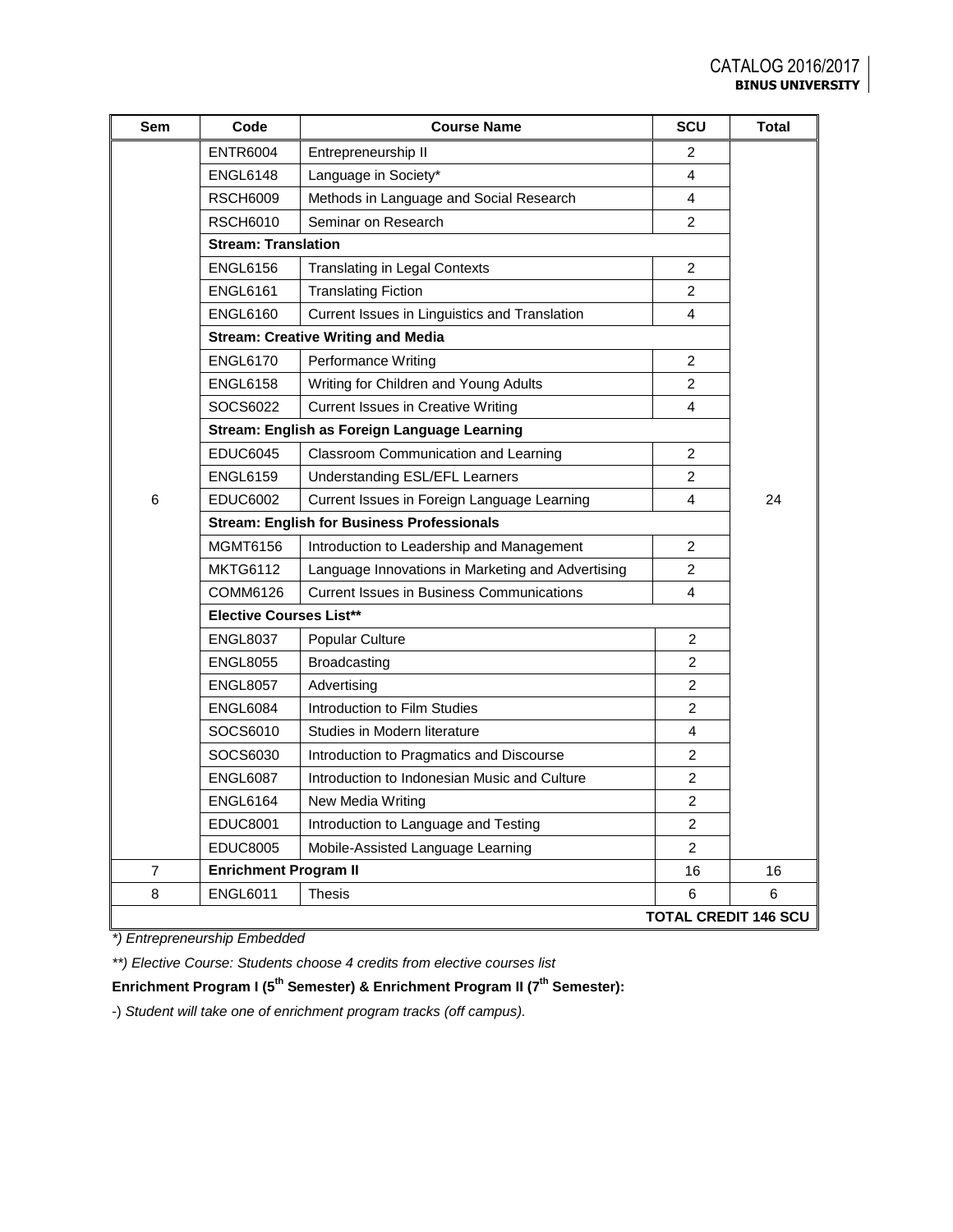## **Enrichment Track Scheme**

|                         | Semester 5   |              |              |              |              | Semester 7 |              |              |              |              |              |     |
|-------------------------|--------------|--------------|--------------|--------------|--------------|------------|--------------|--------------|--------------|--------------|--------------|-----|
| <b>Track</b>            | IN           | RS           | EN           | CD           | SA           | etc        | $\sf IN$     | <b>RS</b>    | EN           | CD           | SA           | etc |
| $\mathbf{1}$            | $\mathsf{v}$ |              |              |              |              |            | $\mathsf{V}$ |              |              |              |              |     |
| $\boldsymbol{2}$        |              | $\mathsf{V}$ |              |              |              |            | $\mathsf{V}$ |              |              |              |              |     |
| $\mathsf 3$             |              |              | $\mathsf{V}$ |              |              |            | $\mathsf{v}$ |              |              |              |              |     |
| $\overline{\mathbf{4}}$ |              |              |              | $\mathsf{V}$ |              |            | $\mathsf{V}$ |              |              |              |              |     |
| $\sqrt{5}$              |              |              |              |              | $\mathsf{V}$ |            | $\mathsf{V}$ |              |              |              |              |     |
| $\,6\,$                 | $\mathsf{V}$ |              |              |              |              |            |              | ${\sf v}$    |              |              |              |     |
| $\overline{\mathbf{7}}$ |              | $\mathsf{V}$ |              |              |              |            |              | $\mathsf{V}$ |              |              |              |     |
| $\,8\,$                 |              |              | $\mathsf{V}$ |              |              |            |              | $\mathsf{V}$ |              |              |              |     |
| $\boldsymbol{9}$        |              |              |              | $\mathsf{V}$ |              |            |              | $\mathsf{V}$ |              |              |              |     |
| 10                      |              |              |              |              | $\mathsf{v}$ |            |              | $\mathsf{V}$ |              |              |              |     |
| 11                      | $\mathsf{V}$ |              |              |              |              |            |              |              | $\mathsf{V}$ |              |              |     |
| 12                      |              | $\mathsf{V}$ |              |              |              |            |              |              | $\mathsf{V}$ |              |              |     |
| 13                      |              |              | $\mathsf{V}$ |              |              |            |              |              | $\mathsf{V}$ |              |              |     |
| 14                      |              |              |              | $\mathsf{V}$ |              |            |              |              | $\mathsf{V}$ |              |              |     |
| $15\,$                  |              |              |              |              | $\mathsf{v}$ |            |              |              | $\mathsf{V}$ |              |              |     |
| $16\,$                  | $\mathsf{v}$ |              |              |              |              |            |              |              |              | $\mathsf{V}$ |              |     |
| $17\,$                  |              | $\mathsf{V}$ |              |              |              |            |              |              |              | $\mathsf{V}$ |              |     |
| $18\,$                  |              |              | $\mathsf{V}$ |              |              |            |              |              |              | $\mathsf{v}$ |              |     |
| $19$                    |              |              |              | $\mathsf{V}$ |              |            |              |              |              | $\mathsf{V}$ |              |     |
| 20                      |              |              |              |              | V            |            |              |              |              | $\mathsf{V}$ |              |     |
| 21                      | $\mathsf{V}$ |              |              |              |              |            |              |              |              |              | $\mathsf{V}$ |     |
| 22                      |              | $\mathsf{v}$ |              |              |              |            |              |              |              |              | $\mathsf{V}$ |     |
| 23                      |              |              | $\mathsf{v}$ |              |              |            |              |              |              |              | $\mathsf{V}$ |     |
| 24                      |              |              |              | $\mathsf{V}$ |              |            |              |              |              |              | $\mathsf{V}$ |     |
| 25                      |              |              |              |              | $\mathsf{V}$ |            |              |              |              |              | $\mathsf{V}$ |     |

Notes:<br>IN

: Internship

RS : Research

EN : Entrepreneurship

CD : Community Development

SA : Study Abroad

etc : Study Program Special Purposes

Notes:

Student will take one of enrichment program tracks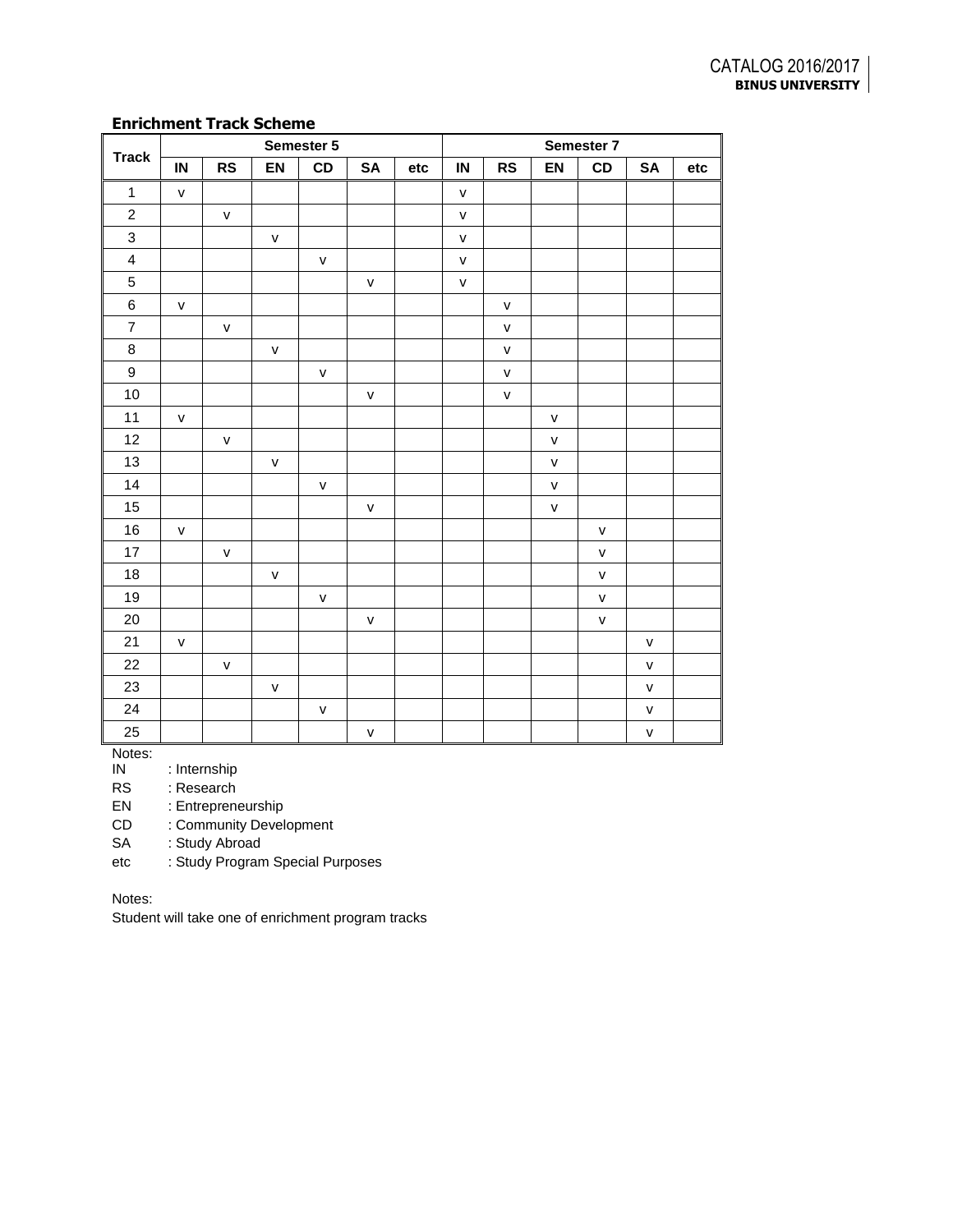# **Enrichment Internship Track**

| Code                         | <b>Course Name</b>                              | <b>SCU</b>    | Total |  |  |
|------------------------------|-------------------------------------------------|---------------|-------|--|--|
| <b>Enrichment Program I</b>  |                                                 |               |       |  |  |
| <b>ENGL6186</b>              | Internship                                      | 8             |       |  |  |
| <b>ENGL6209</b>              | Reflection on Language Performance at Work      | 2             | 15    |  |  |
| <b>ENGL6210</b>              | Observation in Language Phenomena in Industries | 2             |       |  |  |
| <b>ENGL6211</b>              | Communication Skills in Language and Culture    | 3             |       |  |  |
| <b>Enrichment Program II</b> |                                                 |               |       |  |  |
| <b>ENGL6212</b>              | <b>Field Work Experience</b>                    | 8             |       |  |  |
| <b>ENGL6213</b>              | Reflection on Language Improvement at Work      | $\mathcal{P}$ | 16    |  |  |
| <b>ENGL6214</b>              | Observation in Cultural Phenomena in Industries | $\mathcal{P}$ |       |  |  |
| <b>ENGL6215</b>              | Problem Solving Skills in Language and Culture  | 4             |       |  |  |

## **Enrichment Entrepreneurship Track**

| Code                                                                                                                    | <b>Course Name</b>                                                                                                       | <b>SCU</b>     | <b>Total</b> |  |  |  |
|-------------------------------------------------------------------------------------------------------------------------|--------------------------------------------------------------------------------------------------------------------------|----------------|--------------|--|--|--|
| <b>Enrichment Program I</b>                                                                                             |                                                                                                                          |                |              |  |  |  |
| <b>ENTR6294</b>                                                                                                         | <b>Business Start Up</b>                                                                                                 |                |              |  |  |  |
| <b>ENTR6219</b>                                                                                                         | Language and Culture Business Model                                                                                      | $\overline{2}$ | 15           |  |  |  |
| <b>ENTR6220</b>                                                                                                         | Language Business Venture                                                                                                | 2              |              |  |  |  |
| <b>ENTR6252</b>                                                                                                         | English for EES in Start-Up Business                                                                                     | 3              |              |  |  |  |
|                                                                                                                         | Enrichment Program II: (For students who take Entrepreneurship track in<br>semester 5 and 7, should take these courses:) |                |              |  |  |  |
| <b>ENTR6481</b>                                                                                                         | Growing a Business                                                                                                       | 8              |              |  |  |  |
| <b>ENTR6482</b>                                                                                                         | $\mathcal{P}$<br>Language and Culture Business Plan                                                                      |                |              |  |  |  |
| <b>ENTR6483</b>                                                                                                         | $\mathfrak{p}$<br>Language Business Venture Capital                                                                      |                |              |  |  |  |
| <b>ENTR6484</b>                                                                                                         | English for EES in Business Experience<br>4                                                                              |                | 16           |  |  |  |
| Enrichment Program II: (For students who only take Entrepreneurship track in<br>semester 7, should take these courses:) |                                                                                                                          |                |              |  |  |  |
| <b>ENTR6294</b>                                                                                                         | <b>Business Start Up</b><br>8                                                                                            |                |              |  |  |  |
| <b>ENTR6219</b>                                                                                                         | $\mathcal{P}$<br>Language and Culture Business Model                                                                     |                |              |  |  |  |
| <b>ENTR6220</b>                                                                                                         | Language Business Venture                                                                                                | 2              |              |  |  |  |
| <b>ENTR6485</b>                                                                                                         | English for EES in Start Up Business                                                                                     | 4              |              |  |  |  |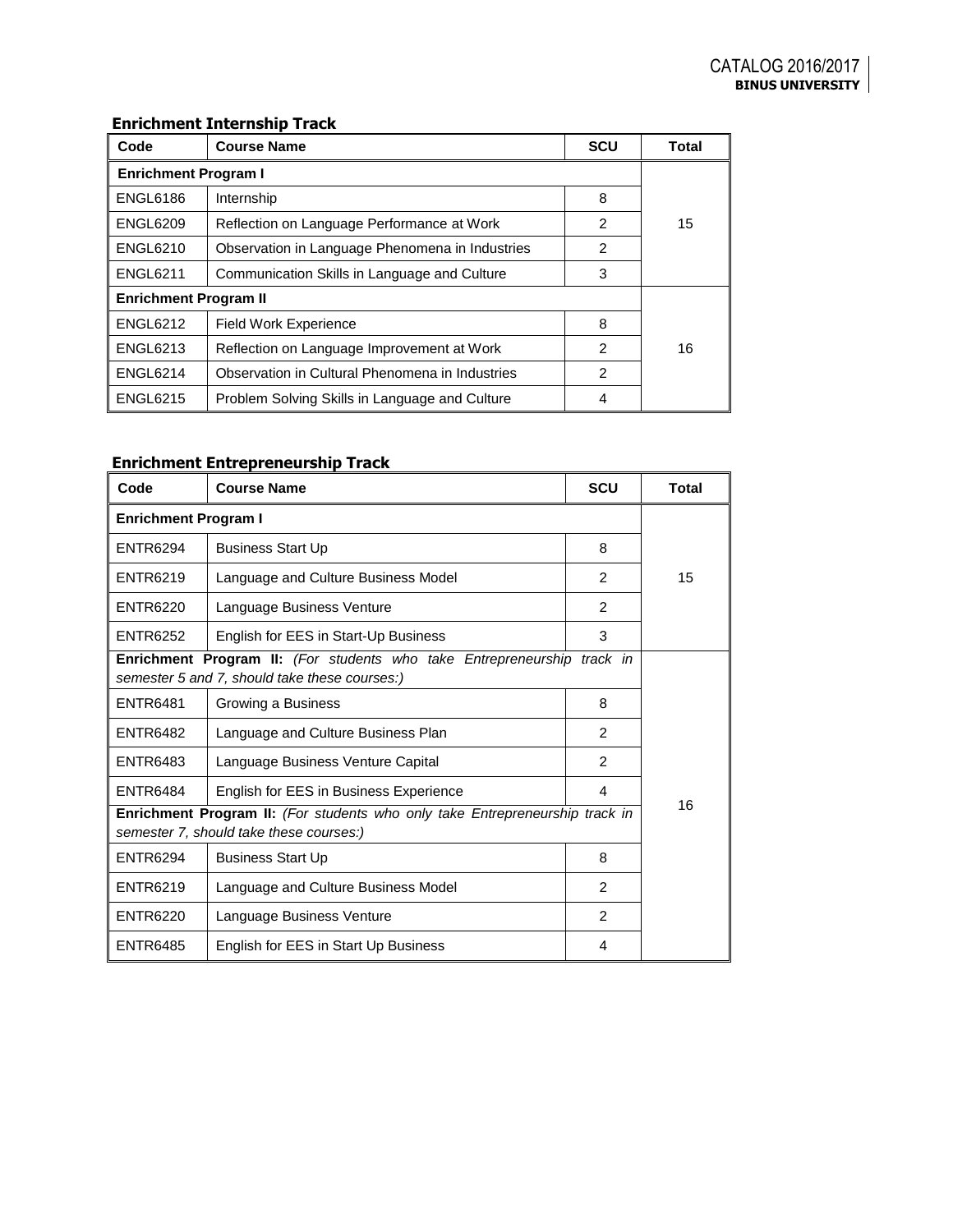# **Enrichment Research Track**

| Code                         | <b>Course Name</b>                       | <b>SCU</b> | Total |  |  |  |
|------------------------------|------------------------------------------|------------|-------|--|--|--|
| <b>Enrichment Program I</b>  |                                          |            |       |  |  |  |
| <b>RSCH6226</b>              | <b>Research Experience</b>               | 8          | 15    |  |  |  |
| <b>RSCH6167</b>              | Language and Culture Inquiry             | 4          |       |  |  |  |
| <b>RSCH6189</b>              | EES for English Language and Culture     | 3          |       |  |  |  |
| <b>Enrichment Program II</b> |                                          |            |       |  |  |  |
| <b>RSCH6415</b>              | Application of Research Theory           | 8          | 16    |  |  |  |
| <b>RSCH6416</b>              | Language and Culture Research Framework  | 4          |       |  |  |  |
| <b>RSCH6417</b>              | <b>EES for English Research Practice</b> | 4          |       |  |  |  |

# **Enrichment Community Development Track**

| Code                         | <b>Course Name</b>                                                                       | <b>SCU</b> | Total |  |  |  |
|------------------------------|------------------------------------------------------------------------------------------|------------|-------|--|--|--|
| <b>Enrichment Program I</b>  |                                                                                          |            |       |  |  |  |
| <b>CMDV6127</b>              | Community Outreach Project Implementation                                                | 8          |       |  |  |  |
| <b>CMDV6084</b>              | Community Outreach Project Design in Language and<br>Culture                             | 4          | 15    |  |  |  |
| CMDV6105                     | English Learning for Employability and Entrepreneurial<br><b>Skills</b>                  | 3          |       |  |  |  |
| <b>Enrichment Program II</b> |                                                                                          |            |       |  |  |  |
| <b>CMDV6245</b>              | <b>Community Development Project Implementation</b>                                      | 8          |       |  |  |  |
| <b>CMDV6246</b>              | Community Development Project Design in Language<br>and Culture                          | 4          | 16    |  |  |  |
| <b>CMDV6247</b>              | English<br>Employability<br>for<br>Comprehensive<br>and<br><b>Entrepreneurial Skills</b> | 4          |       |  |  |  |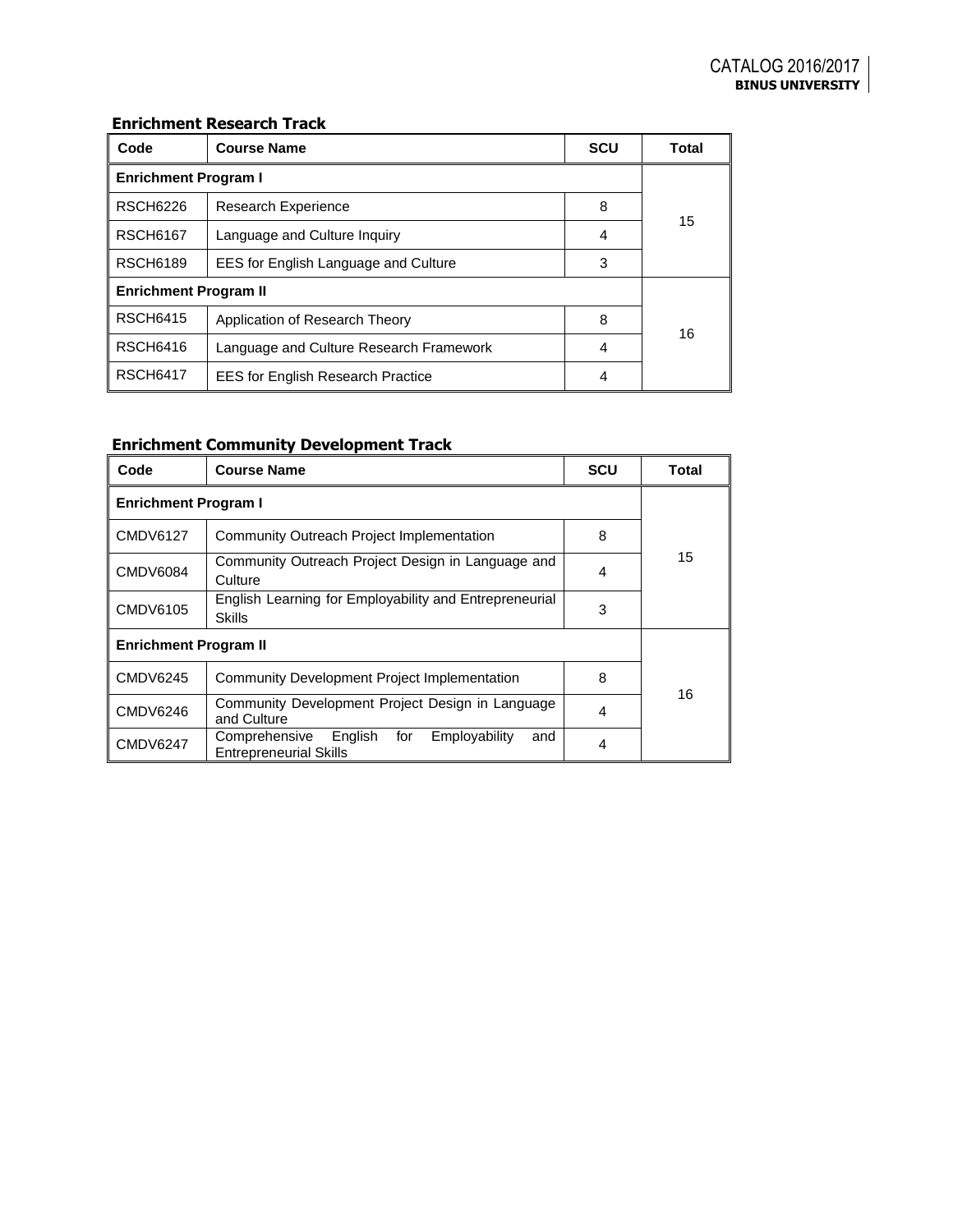| Code                                    | <b>Course Name</b>                  | SCU            | <b>Total</b> |  |  |
|-----------------------------------------|-------------------------------------|----------------|--------------|--|--|
| Elective courses list for study abroad* |                                     |                |              |  |  |
| <b>Enrichment Program I</b>             |                                     |                |              |  |  |
| GLOB6005                                | Elective Course for Study Abroad 1  | 4              |              |  |  |
| GLOB6006                                | Elective Course for Study Abroad 2  | 4              |              |  |  |
| GLOB6007                                | Elective Course for Study Abroad 3  | 4              |              |  |  |
| GLOB6008                                | Elective Course for Study Abroad 4  | 4              |              |  |  |
| GLOB6009                                | Elective Course for Study Abroad 5  | $\overline{2}$ |              |  |  |
| GLOB6010                                | Elective Course for Study Abroad 6  | $\overline{2}$ |              |  |  |
| GLOB6011                                | Elective Course for Study Abroad 7  | $\overline{c}$ | 15           |  |  |
| GLOB6012                                | Elective Course for Study Abroad 8  | $\overline{2}$ |              |  |  |
| GLOB6013                                | Elective Course for Study Abroad 9  | $\overline{2}$ |              |  |  |
| GLOB6014                                | Elective Course for Study Abroad 10 | $\overline{2}$ |              |  |  |
| GLOB6015                                | Elective Course for Study Abroad 11 | $\overline{c}$ |              |  |  |
| GLOB6016                                | Elective Course for Study Abroad 12 | $\overline{2}$ |              |  |  |
| GLOB6041                                | Elective Course for Study Abroad 25 | 3              |              |  |  |
| GLOB6042                                | Elective Course for Study Abroad 26 | 1              |              |  |  |
| <b>Enrichment Program II</b>            |                                     |                |              |  |  |
| GLOB6017                                | Elective Course for Study Abroad 13 | $\overline{4}$ |              |  |  |
| GLOB6018                                | Elective Course for Study Abroad 14 | 4              |              |  |  |
| GLOB6019                                | Elective Course for Study Abroad 15 | 4              |              |  |  |
| GLOB6020                                | Elective Course for Study Abroad 16 | 4              |              |  |  |
| GLOB6021                                | Elective Course for Study Abroad 17 | $\overline{2}$ |              |  |  |
| GLOB6022                                | Elective Course for Study Abroad 18 | $\overline{c}$ | 16           |  |  |
| GLOB6023                                | Elective Course for Study Abroad 19 | $\overline{2}$ |              |  |  |
| GLOB6024                                | Elective Course for Study Abroad 20 | $\overline{c}$ |              |  |  |
| GLOB6025                                | Elective Course for Study Abroad 21 | $\overline{2}$ |              |  |  |
| GLOB6026                                | Elective Course for Study Abroad 22 | $\overline{2}$ |              |  |  |
| GLOB6027                                | Elective Course for Study Abroad 23 | $\overline{2}$ |              |  |  |
| GLOB6028                                | Elective Course for Study Abroad 24 | $\overline{2}$ |              |  |  |

## **Enrichment Study Abroad Track**

\*)Transferred courses will be transferred based on credit transfer policies on study program with total of 15 credits for Enrichment Program I and 16 credits for Enrichment Program II.

**The Table of Prerequisite for English (S1)**

| <b>Subject</b>  |                                            | Credits II Sem |   | <b>Prerequisite</b> |                                            | <b>Credits</b> | <b>Sem</b> |
|-----------------|--------------------------------------------|----------------|---|---------------------|--------------------------------------------|----------------|------------|
| <b>ENGL6150</b> | Language in Use III                        |                |   | <b>ENGL6147</b>     | Language in Use II                         |                |            |
| <b>RSCH6009</b> | Methods in Language<br>and Social Research |                | 6 | ENGL6146            | Academic Writing 101                       |                |            |
| <b>ENGL6011</b> | <b>Thesis</b>                              |                |   | <b>RSCH6009</b>     | Methods in Language and<br>Social Research |                | 6          |

Note:

Student should pass ENGL6147 Language in Use II with minimum grade C.